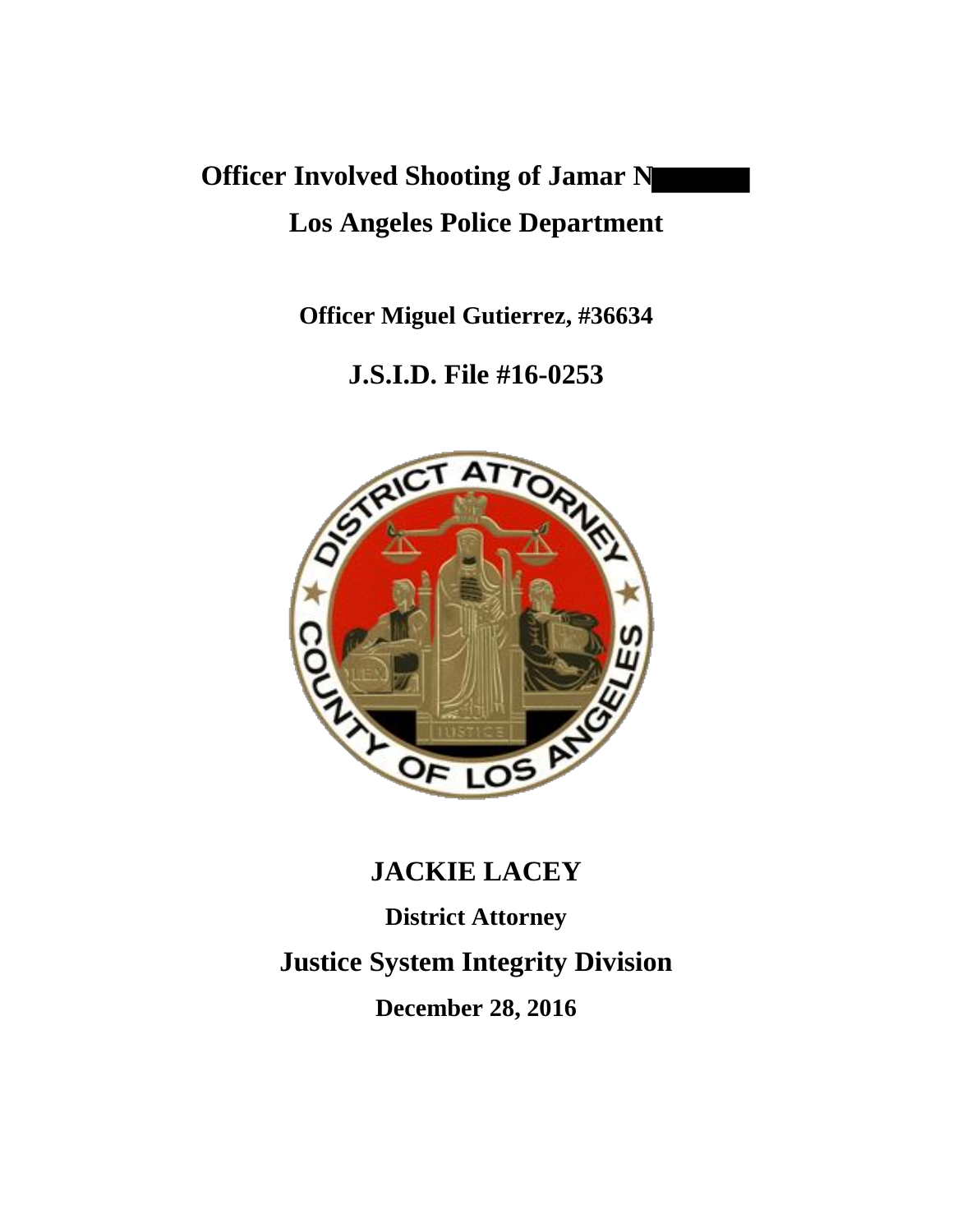#### **MEMORANDUM**

- TO: COMMANDER ROBERT A. LOPEZ Los Angeles Police Department Force Investigation Division 100 West First Street, Suite 431 Los Angeles, California 90012
- FROM: JUSTICE SYSTEM INTEGRITY DIVISION Los Angeles County District Attorney's Office
- SUBJECT: Officer Involved Shooting of Jamar N J.S.I.D. File #16-0253 F.I.D. File #F012-15
- DATE: December 28, 2016

The Justice System Integrity Division of the Los Angeles County District Attorney's Office has completed its review of the February 10, 2015, non-fatal shooting of Jamar N by Los Angeles Police Department (LAPD) Officer Miguel Gutierrez. It is our conclusion that Officer Gutierrez acted in lawful self-defense and defense of another.

The District Attorney's Command Center was notified of the shooting, but incorrectly informed that no one had been hit. Therefore, the District Attorney Response Team (DART) did not respond.

The following analysis is based upon investigative reports, analyzed evidence reports, photographs, diagrams, and witness statements taken during the investigation by LAPD, submitted to this office by Detective Oscar Lopez. The compelled statement of Officer Gutierrez was considered in this analysis.

#### **FACTUAL ANALYSIS**

On February 10, 2015 shortly before 7:45 a.m., Officers Miguel Gutierrez and Everardo Amaral were traveling westbound on Florence Avenue towards Crenshaw Boulevard in the City of Los Angeles. Amaral was driving a black Ford Crown Victoria and Gutierrez was his passenger.<sup>1</sup> Due to heavy traffic on Florence Avenue, Amaral turned southbound onto  $10<sup>th</sup>$  Avenue with the intention to turn westbound onto 73th Street (parallel to Florence Avenue) in order to reach

<sup>&</sup>lt;sup>1</sup> Gutierrez, a LAPD officer of approximately 12 years at the time, was dressed in a white dress shirt, tie, black pants, and an equipment belt with his police badge clipped to the right side. He was carrying a Departmentauthorized Glock Model 35, a .40 caliber semiautomatic handgun, with a maximum capacity of 15 rounds in the magazine and one in the chamber for a total of 16 rounds. The Glock was later recovered with 12 live rounds in the magazine and one in the chamber.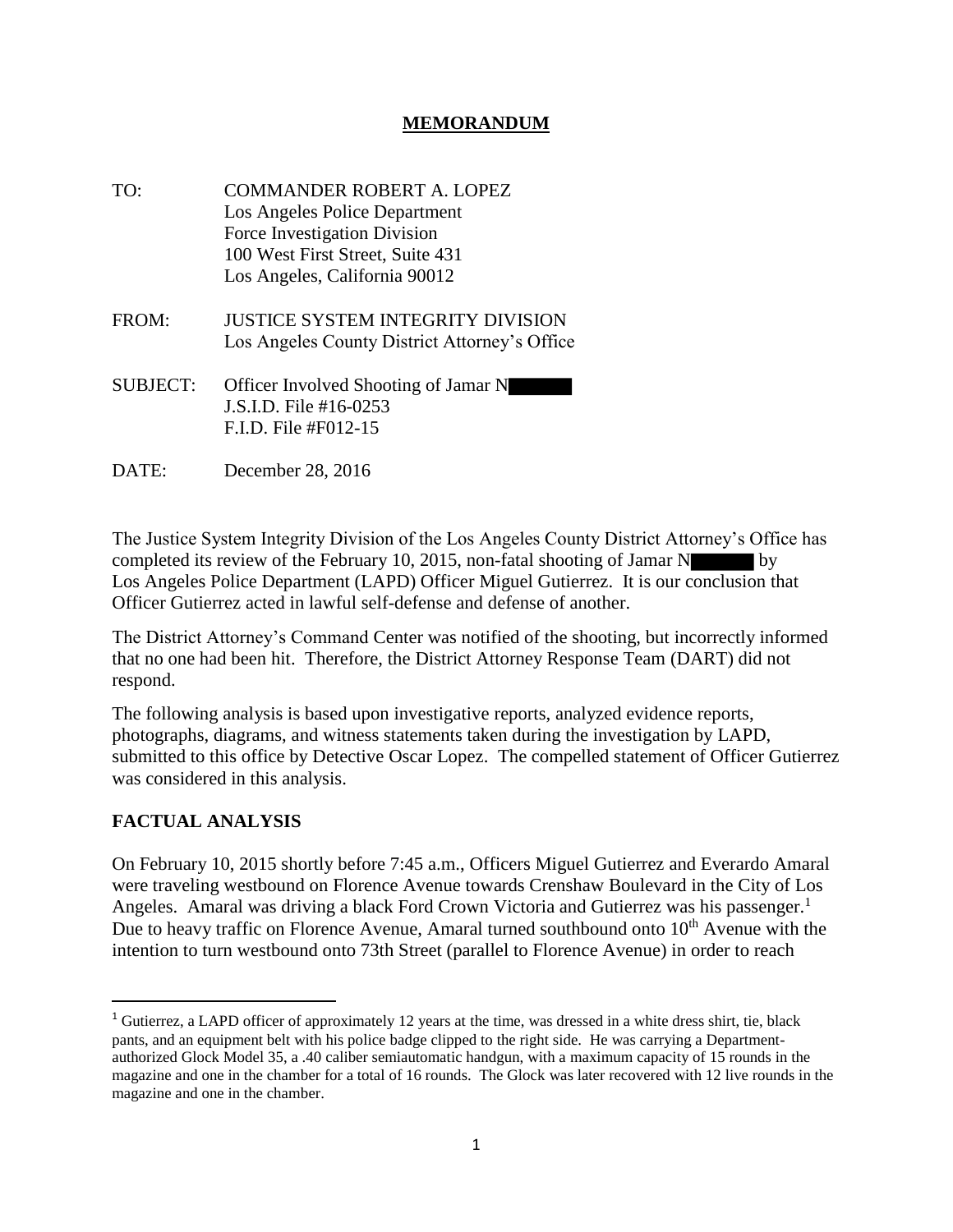Crenshaw Boulevard.<sup>2</sup> In between Florence Avenue and  $73<sup>rd</sup>$  Street ran an east/west alley that was west of  $10^{th}$  Avenue.<sup>3</sup> As the officers passed the alley, Gutierrez glanced in a westerly direction into the alley

. 4 Gutierrez yelled, "Gun, gun, gun!" to Amaral. Gutierrez exited the Crown Victoria after Amaral stopped the vehicle in the southbound lane of  $10<sup>th</sup>$  Avenue approximately 68 feet south of the alley. 5

| 6                                                                                                                                |
|----------------------------------------------------------------------------------------------------------------------------------|
|                                                                                                                                  |
|                                                                                                                                  |
|                                                                                                                                  |
|                                                                                                                                  |
| 7                                                                                                                                |
|                                                                                                                                  |
|                                                                                                                                  |
|                                                                                                                                  |
|                                                                                                                                  |
| 8                                                                                                                                |
|                                                                                                                                  |
| 9                                                                                                                                |
|                                                                                                                                  |
|                                                                                                                                  |
| Gutierrez and<br>$\overline{\phantom{a}}$                                                                                        |
| Amaral then detained all four males at gunpoint until additional units arrived and took them into<br>custody.                    |
|                                                                                                                                  |
|                                                                                                                                  |
| <sup>3</sup> Along the south side of the alley were garages with doors and along a portion of north side of the alley was a two- |
| foot wall with an approximate six-foot fence behind it.                                                                          |
|                                                                                                                                  |
|                                                                                                                                  |

. 6 7 8 . 9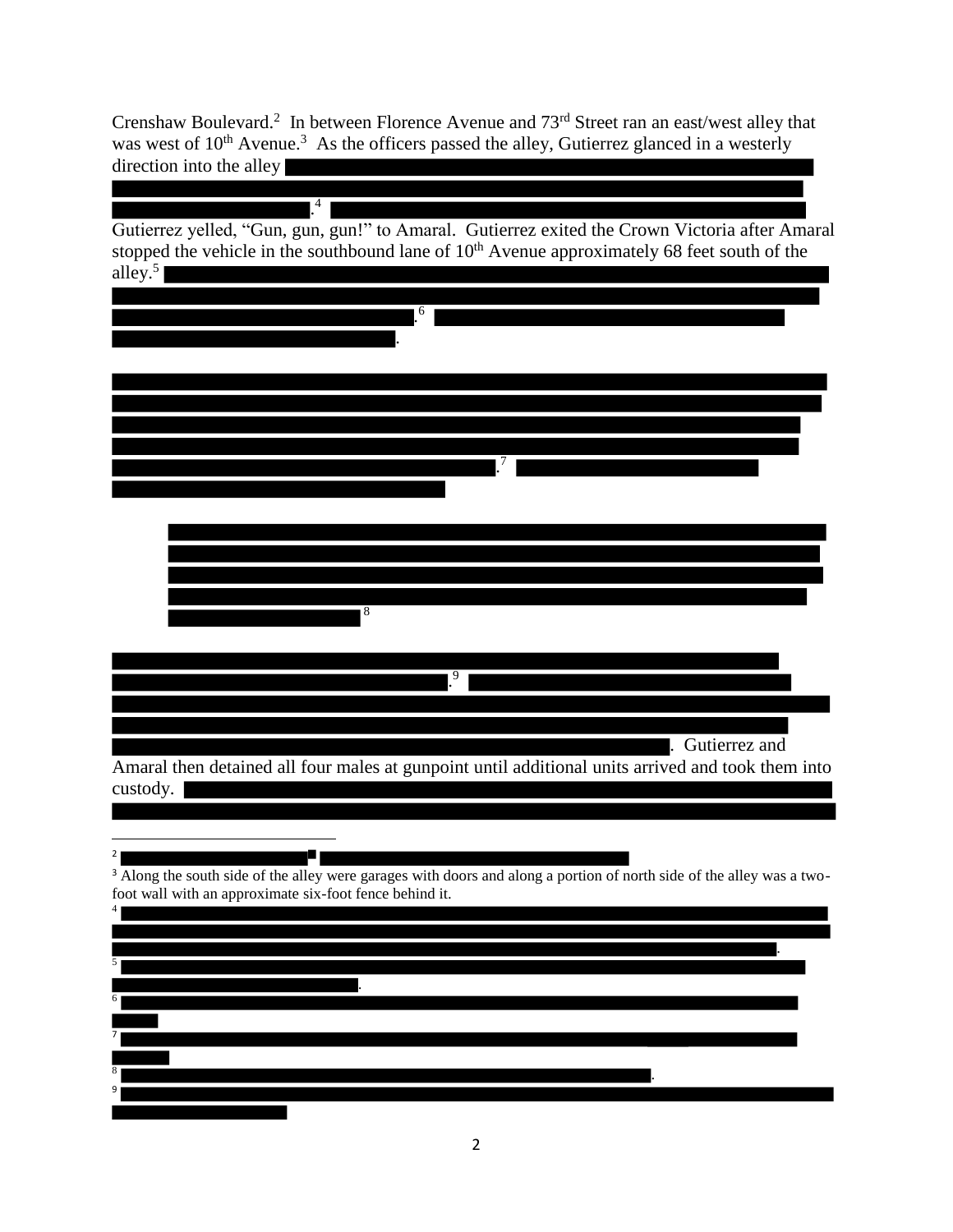Amaral called for an ambulance.<sup>11</sup>

When Gutierrez first alerted Amaral that he had spotted a gun in the alley, Amaral stopped and exited the Crown Victoria, unholstered his firearm, and ran after his partner. As Gutierrez rounded the southwest corner of 10<sup>th</sup> Avenue and the alley, Amaral heard him yell something. Three shots then rang out before Amaral could reach the alley. After he was able to catch up to Gutierrez, Amaral saw S , H, and N lying on their stomachs while W ran westbound through the alley, but eventually surrendered. Amaral did not see Gutierrez fire his handgun and did not know what Gutierrez had shouted immediately before the shooting.

Earlier that morning,  $S \rightarrow N \rightarrow H \rightarrow$ , and  $W \rightarrow$  had met in the alley as they frequently did before classes to spend time together and smoke cigarettes and marijuana. S was carrying the Airsoft Pistol he had purchased the day before and the four "passed [it] around and played around with it."<sup>12</sup> At some point,  $H$  went to his backpack that was sitting on the ledge of a two-foot wall along the north side of the alley. The backpack was west of a commercial dumpster that was pushed against the wall.  $N$  followed in order to borrow an item from H backpack. S was holding the pistol in his right hand and facing northbound towards H and N . Movement from S right side caught his attention and as he turned towards the east, Gutierrez fired three shots. S estimated that from the time he first spotted Gutierrez to the last shot, three seconds elapsed. As Gutierrez shot, S stated he immediately dropped the pistol and put his hands up.

Initially S stated to investigators that right before the shooting, he shot at the dumpster and seconds later the police "rushed in." Later in the interview, S told investigators that 10 to 15 seconds after he shot the dumpster, H went to his backpack and N followed after him. S stated he was "playing" and "dancing" with the pistol, i.e., moving his body and shoulders "side to side," when Gutierrez entered the alley. At the time of Gutierrez's entry into the alley, S believed that his pistol was pointed downwards.

When asked if S heard any commands before the shooting, he told investigators the following:

No. I just seen them come around . . . I'm not going to say no because I was shocked from the gunshots so I really didn't hear nothing but gunshots. That's all I heard.

. Investigators later discovered that the gun was a UK Arms Model M777R Airsoft Pistol with

a laser sight and a removable magazine. There were five colored pellets in the magazine and one in the chamber. The pistol was black in color, and aside from a small, orange tip on the end of the muzzle, resembled a semiautomatic handgun.

 $11$  N was transported to the hospital, treated for a gunshot wound his right shoulder .

 $\overline{\phantom{a}}$ 10

told investigators that both that day and the day before, he had pulled out the pistol to scare his friends, and that the day before, "[W]e was [sic] having fun and shooting at each other."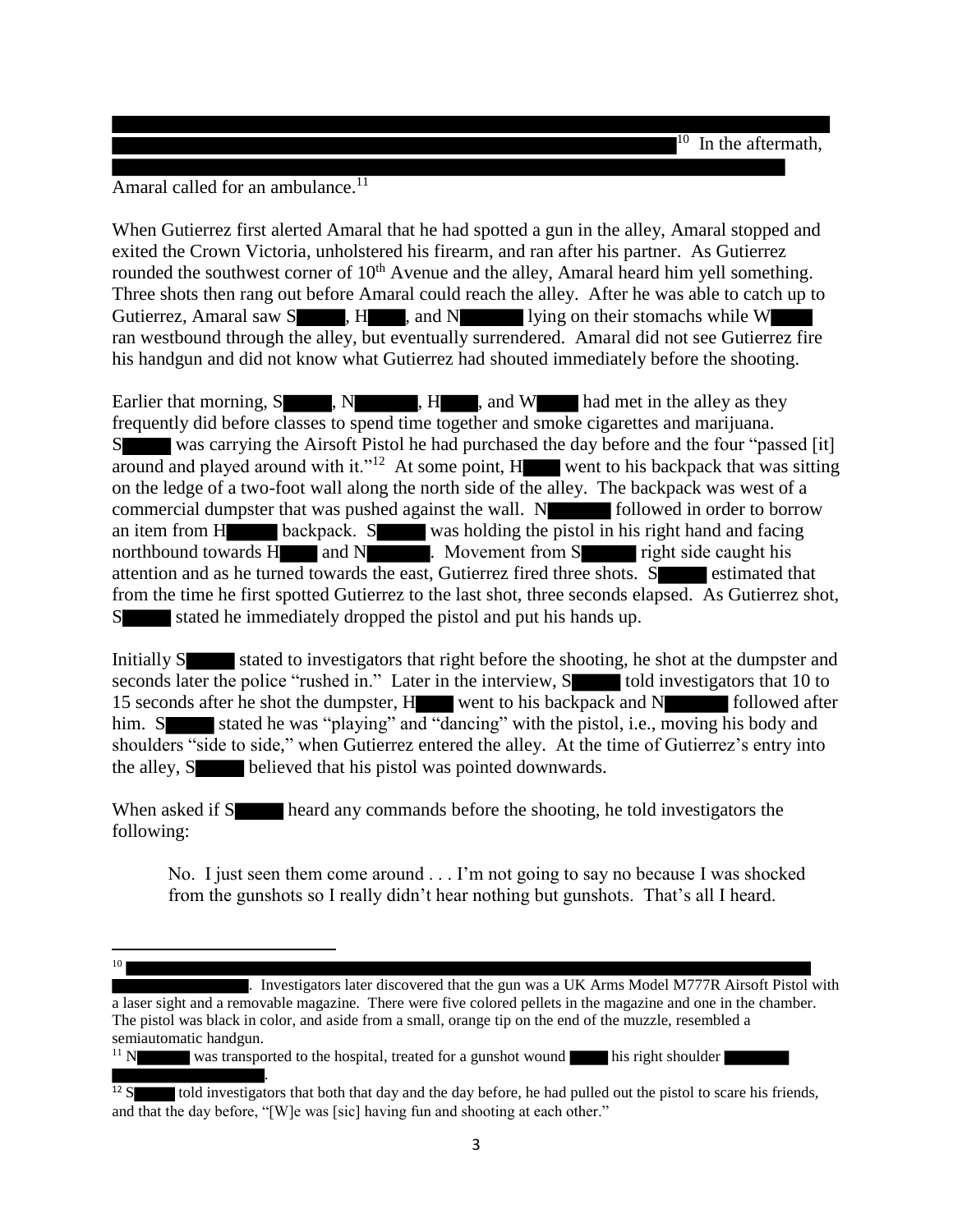And . . . after the gunshots he said, "Put your hands up and get on the ground," and all type of stuff, and keep our hands out where they could see them, and that was it.

When W was asked the same question he replied, "Because of the music [from H phone] I probably didn't hear but I just heard gunshots." H also indicated that he didn't hear any commands but stated that the shooting occurred right after the music ended. Initially N described hearing, "Get on the fucking floor," followed by seven shots, but later in the interview, said that the commands came after the shooting. Investigators later discovered three discharged cartridge cases in the alley that had been fired from Gutierrez's handgun. The cases were found on the north side of the alley and to the east of the commercial dumpster. Additionally, multiple colored pellets were located in the alley near the dumpster. A search for any audio or video recording of the actual shooting met with negative results.

### **LEGAL ANALYSIS**

California law permits the use of deadly force in self-defense or defense of others if the person claiming self-defense or defense of others actually and reasonably believed that he or others were in imminent danger of great bodily injury or death. Penal Code § 197; *People v. Randle*, 35 Cal.4<sup>th</sup> 987, 994 (2005) (overruled on another ground in *People v. Chun*, 45 Cal.4<sup>th</sup> 1172, 1201 (2009)); *People v. Humphrey*, 13 Cal.4th 1073, 1082 (1996); *see also*, CALCRIM No. 505. In protecting himself or another, a person may use all the force which he believes reasonably necessary and which would appear to a reasonable person, in the same or similar circumstances, to be necessary to prevent the injury which appears to be imminent. CALCRIM No. 3470. Actual danger is not necessary to justify the use of deadly force in self-defense. If one is confronted by the appearance of danger which one believes, and a reasonable person in the same position would believe, would result in death or great bodily injury, one may act upon those circumstances. The right of self-defense is the same whether the danger is real or merely apparent. *People v. Toledo*, 85 Cal.App.2d 577 (1948); *see also, People v. Minifie*, 13 Cal.4th 1055, 1068 (1996); *People v. Clark*, 130 Cal.App.3d 371, 377 (1982); *People v. Collins*, 189 Cal.App.2d 575, 588 (1961).

If a person acted from reasonable and honest convictions, he cannot be held criminally responsible for a mistake in the actual extent of the danger, when other reasonable men would alike have been mistaken. *People v. Jackson*, 233 Cal.App.2d 639 (1965). "The reasonableness of the particular force used must be judged from the perspective of a reasonable officer on the scene, rather than with the 20/20 vision of hindsight." *Graham v. Connor,* 490 U.S. 386, 396 (1989). "The calculus of reasonableness must embody allowance for the fact that police are often forced to make split-second judgments—in circumstances that are tense, uncertain, and rapidly evolving—about the amount of force that is necessary in a particular situation." *Id.* at 396-97.

*Smith v. Freland*, 954 F.2d 343, 347 (6<sup>th</sup> Cir. 1992), followed *Graham* when it stated the following:

[U]nder *Graham*, we must avoid substituting our personal notions of proper police procedure for the instantaneous decision of the officer at the scene. We must never allow the theoretical, sanitized world of our imagination to replace the dangerous and complex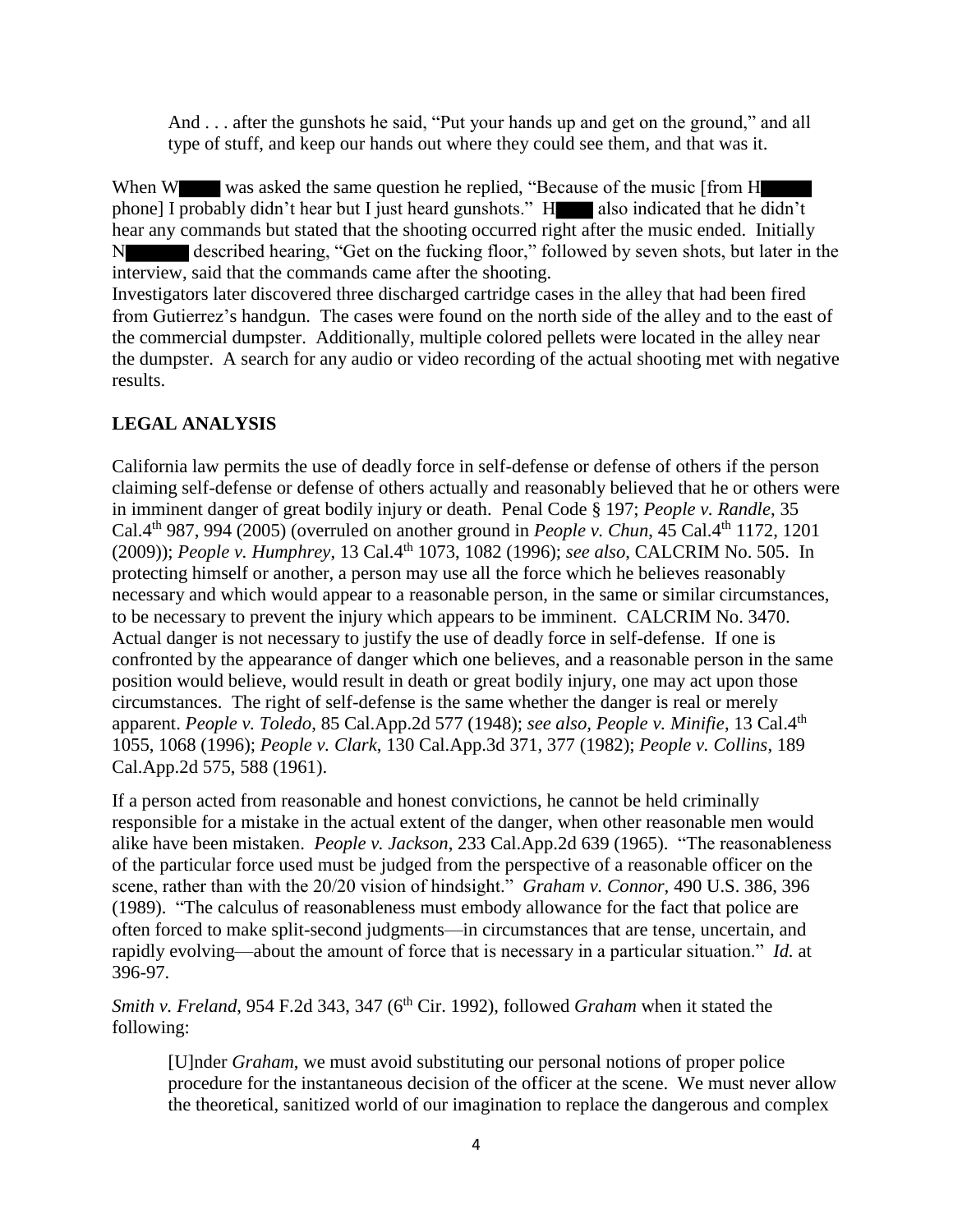world that policemen face every day. What constitutes "reasonable" action may seem quite different to someone facing a possible assailant than to someone analyzing the question at leisure.

In instances where a third party is inadvertently injured by an officer's use of force, the inquiry is whether the officer's action "shocks the conscience." *Rodriguez v. City of Fresno*, 819 F.Supp.2d 937, 948 (2011). The *Rodriguez* Court explained the phrase "shocks the conscience" in the following manner:

[I]n a rapidly evolving, fluid, and dangerous predicament which precludes the luxury of calm and reflective pre-response deliberation . . . [an officer's] reflexive actions "shock the conscience" only if they involved force employed "maliciously and sadistically for the very purpose of causing harm" rather than "in a good faith effort to maintain or restore discipline[.]"

*Id.* (citing *Claybrook v. Birchwell*, 199 F.3d 350, 359 (6<sup>th</sup> Cir. 2000)).

The *Rodriguez* Court further clarified:

[T]he phrase "maliciously and sadistically for the very purpose of causing harm" is often restated as requiring that the plaintiff show that the officer "acted with a purpose to harm [the plaintiff] for reasons unrelated to legitimate law enforcement objectives."

*Id.* (citing *Porter v. Osborn*, 546 F.3d 1131, 1137 (9th Cir. 2008)); *see also Hayes v. City of San Diego*, 736 F.3d 1223, 1230 (9<sup>th</sup> Cir. 2013).